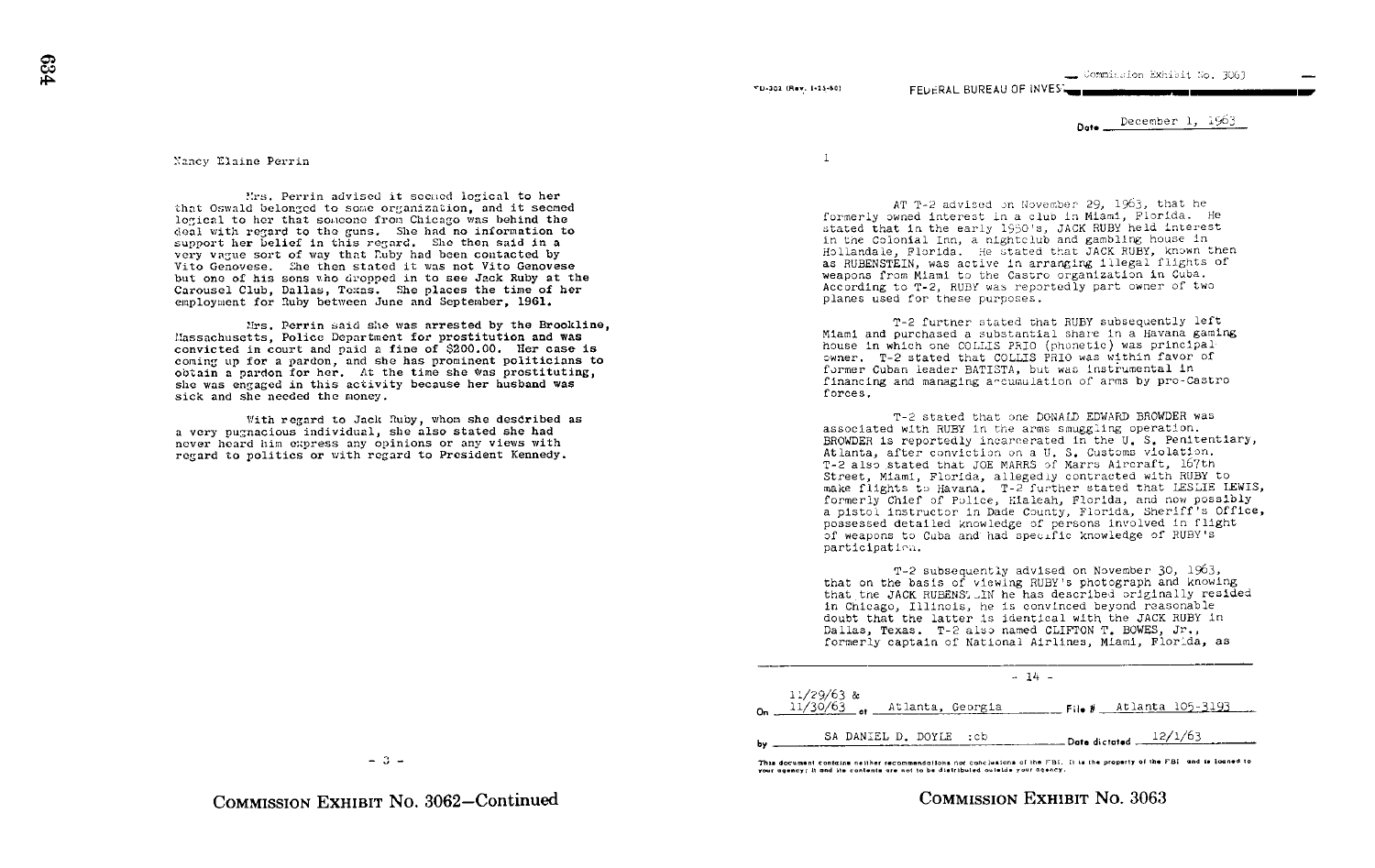having been acquainted with RUBENSTEIN and his activities . At this time T-2 added that DONALD EDWARD BROWDER was also formerly active in the illegal liquor market .

#### - 15 -

### COMMISSION EXHIBIT No. 3063-Continued

AT 105-193 CSH:cb, 1

On November 30, 1963, Warden D. M. HERITAGE, U. S. Penitentiary, Atlanta, Georgia, advised that a check of the records of the U. S. Penitentiary failed to reflect a person by the name of DONALD EDWARD BROWDER as ever being an inmate at the U. S. Penitentiary. Records reflect that one EDDIE BROWDER was formerly incarcerated on a liquor violation and was released in 1960 .

 $-16 -$ 

# COMMISSION EXHIBIT No. 3063-Continued

#### UNITED STATI^ . .\_'ART **FEDERAL CUREAU OF INVESTIGATION**

Allen Bar

| nezest of:<br>Date:  | SA CHARLES S. HARDING<br>December 4, 1963 |                | Jake: Atlanta, Georgia |  |
|----------------------|-------------------------------------------|----------------|------------------------|--|
| ricld Office File X: | 105-3193                                  | Buroau File K: |                        |  |
| Title:               | LEE HARVEY OSWALD                         |                |                        |  |

INTERNAL SECURITY - RUSSIA

Clarecters

Synopsis:

Information received, RALPH BRADLEY, in New Orleans, on  $11-22-63$  when news of President's assassination announced, someone mentioned OSWALD as suspect in crime before OSWALD came to attention of press. BRADLEY stated that after OSWALD was announced as suspect, he noticed OSWALD appeared to be well-known in New Orleans as being a demonstrator and distributor of literature. Never heard anyone mention OSWALD as suspect prior to time of arrest. Records, U. S. Penitentiary, fail to reflect anyone incarcerated who would be identifiable with DONALD EDWARD BROWDER. Captain ROBERT KENNETH BROWN, Fort Benning, Ga., advised was at home of Dr. STANLEY L. DRENNAN, North Hollywood, California, and DRENNAN stated that the National States Rights Party needed <sup>a</sup> group of young men to get rid of KENNEDY, the Cabinet, and all members of Americans for Democratic Action and possibly 10,000 other people .

 $p -$ 

#### DETAILS

#### LEE HARVEY OSWALD

On November 29, 1963, HUGH JACKSON, Vice-President of the Cartersville Eank, Cartersville, Georgia, advised SA JACK M. WEBRECK that RALPH BRADLEY, owner of Bradley's Service Center, Cartersville, Gorgia, was allegedly in Now Orlears at the time President KENNEDY was assassinated. LRADLEY supposedly heard someone mention OSWALD as <sup>a</sup> suspect in this crime possibly before OSWALD came to the attention of the press.<br>This decument contains method recommendations not conclusions of the PBI. It is the property of the PBI and is loaned to

your unemer; it and its contours are not to be distributed catalog your unemey.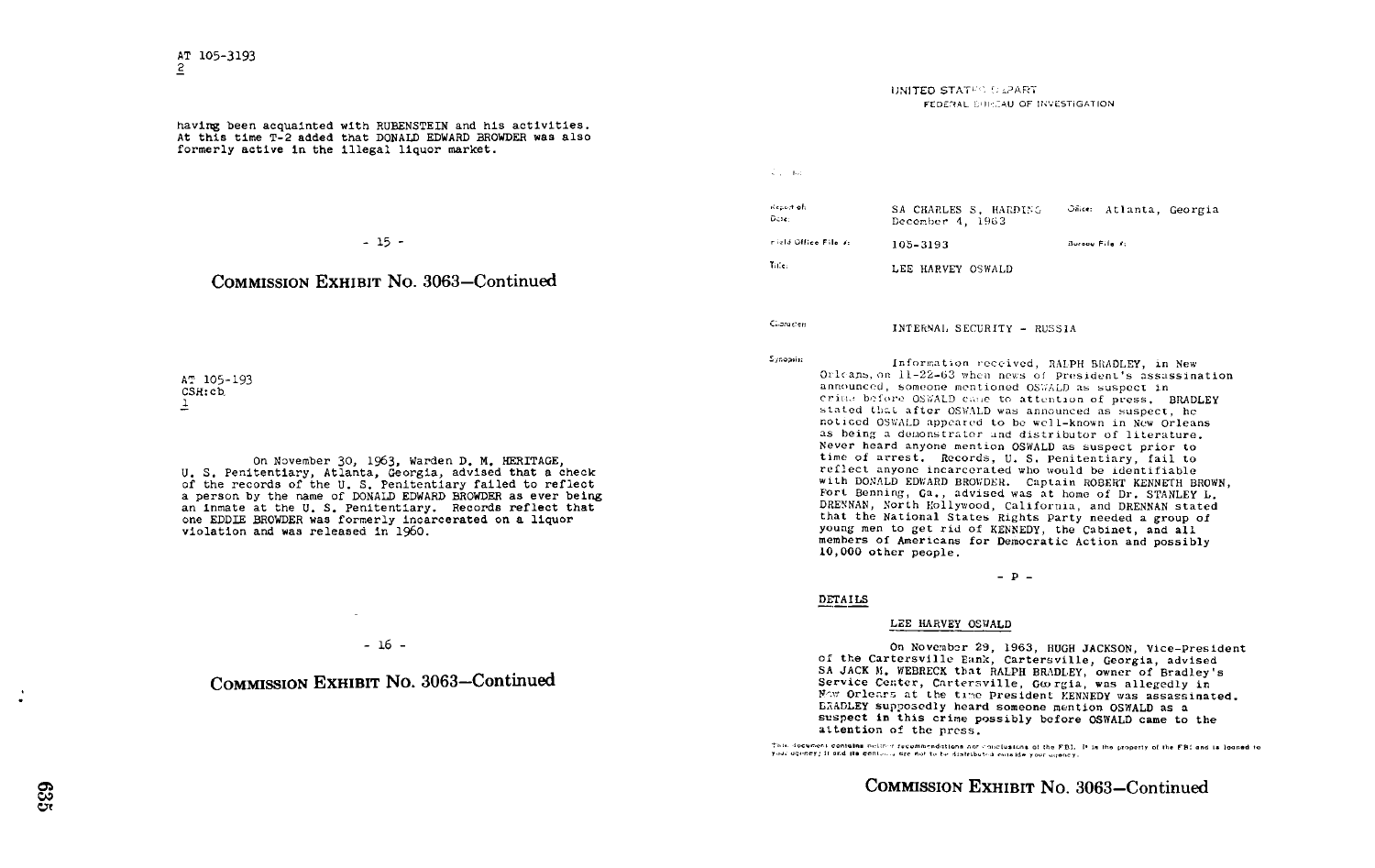$A'$ : 105-3103

On November 29, 1963, PALPH / .DLEY advised SA WEBRECK that he had been in N w Orleans, Louisiana,  $1v$ . November 21 - 24, 1963, with a group of other businessren on a business-plcasure trip. While there, he stayed at the Royal Orleans Fitel. After President KENNEDY was killed, BRADLEY said he heard a considerable anount of talk among the citizens of that city and over the news media concerning LEE OSWAID. He gathered from this that apparently OSWALD was well-known in New Orleans as being a demonstrator and a distributor of literature. He recalled seeing pictures of OSWALD that were apparently taken in New Orleans by a local TV station. Since returning to Cartersville, he has compenied concerning<br>returning to Cartersville, he has compenied concerning how well OSWALD was known in New Orleans. During his stay in New Orleans, he never met anyone who personally hnew OSWAla) and never heard of anyone mentioning OSWALD as a suspect prior to the time his arrest was announced through news sources.

#### JACK LEON RUBY

Information was previously reported that DONALD EDWARD BRO'WDER, an inmate of the U. S. Penitentiary in Atlanta, was formerly associated with JACK LEON RUBY in Miami, Florida, in smuggling guns to Cuba .

On December 2, 1963, records of the U.S.<br>Penitentiary, Atlanta, Ceorgia, were checked by SA Penitentiary, Atlanta, Georgia, were checked by SA<br>(EORGE H. TREADWELL. Records failed t, reflect the name<br>(EORGE H. TREADWELL. Records failed to reflect the name of any person presently or formerly incarcerated at that institution who would be logically identifiable with the DONALD FDYARD BROWDER, formerly described as being an associate of RUBY.

-1 ;;ELLn, :EOLS

 $\overline{1}$ MCC:vm

DL 44-1639

The investigation which follows was conducted on the basis of allegationz of BLANEY MACK JOHNSON, Atlanta, Georgia, that JACK RUBENSTEIN, whom he believed identical with JACK L. RUBY, was engaged in gun running sctivities to Cubs in the early 1950's. Information supplied by JOHNSON on November 29-30, 1963, was attributed to AT T-2 when first reported. As indicated hereinafter, JOHNSON advised in reinterview he now has no objection to his identity being dieclo3sd for official purprses,

 $-2$  -

### COMMISSION EXHIBIT No. 3063-Continued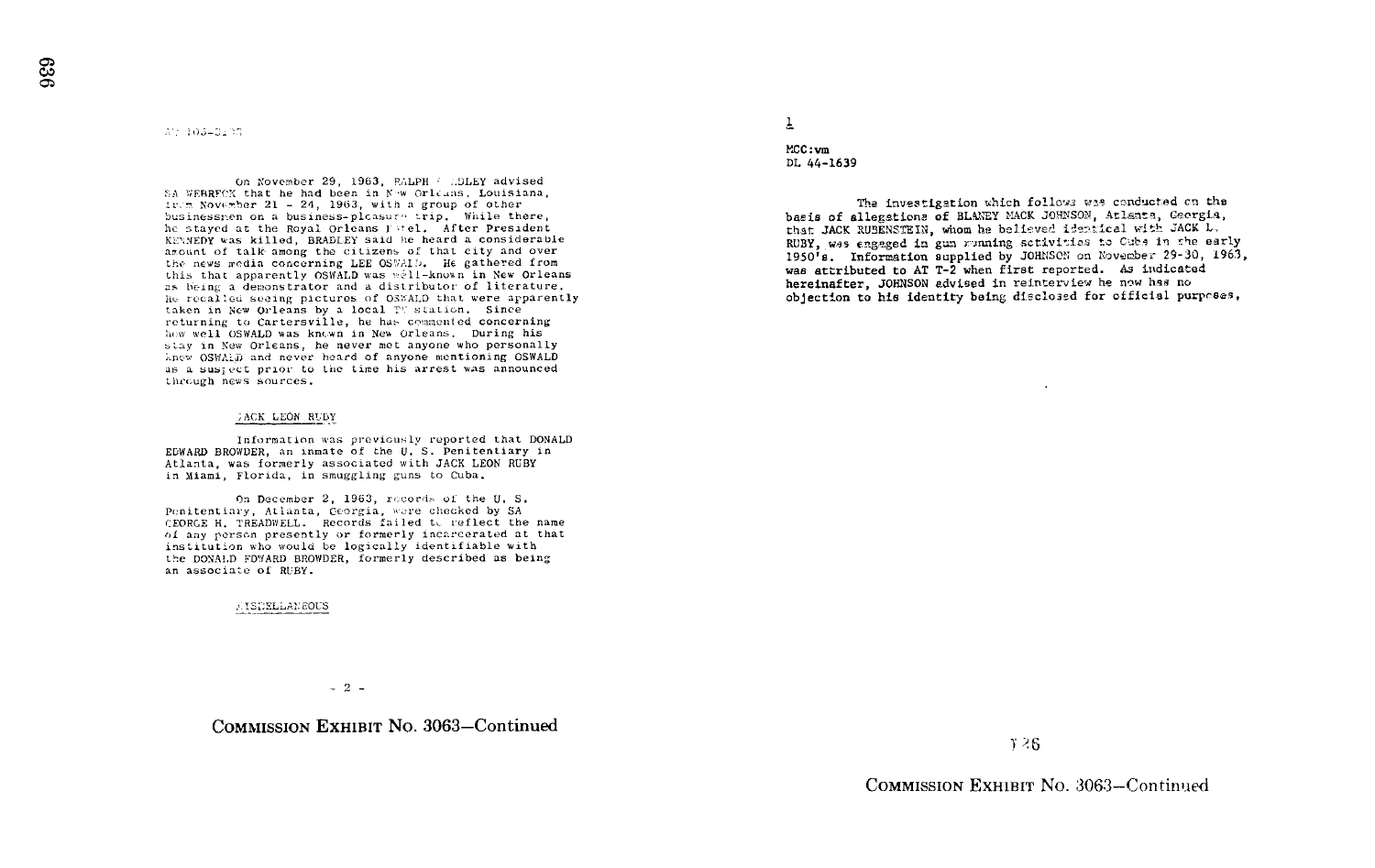FD-203 Univ. 1-25-603

Dote April 14, 1964

BLANEY MACK JOHNSON, 531 Holderness Street, S.W., Atlanta, after being advised that any statement taken from him would be taken as part of an official investigation, furnished the following information

He stated that all information heretofore furnished by him concerning alleged smuggling of weapons to pro-CASTRO forces in the early 1950's in which one JACK RUBENSTEIN was allegedly involved is true and accurate. He stated that he has no objection to his identity being disclosed to officials interested in this inquiry.

JOHNSON further advised that it is his belief that LESLIE LEWIS. JOE MARRS and CLIFTON T. BOWES have, to serve their own interests, lied concerning their knowledge of or participation in weapons smuggling together with RUBENSTEIN's involvement therein.

<sup>1</sup> April 14, 1964

BLANEY MACK JOHNSON, 531 Holderness Street, S.W., was reinterviewed and stated that he believes from pictures he sav: of JACK RLBY and RUDY's appearances on television that the person he knew in Miami, Florida, in the early 1950's nameo JACK RUBENSTEIN is identical to JACK L. RUBY. Mr. JOHNSON stated that he could be mistaken but still believes he is right. WHe stated the individual he knew as JACK RUBEFSTEIN is described as follows:

| Height<br>Weight<br>Hair | $5.9" - 5'10"$<br>$160 - 165$ pounds<br>Black, full head of hair,<br>hairline not receding |
|--------------------------|--------------------------------------------------------------------------------------------|
| Age                      | Middle 40's                                                                                |
| Brild                    | Athletic                                                                                   |
| Residence                | Racket Club.<br>Miami, Florida                                                             |
| Occupation               | Had part interest in<br>Colonial Inn                                                       |
| Hrtb:es                  | Golfine                                                                                    |

.:OHMSON stated that BOB CO\_:.'!E6 of the Records Bureau, Miami Police Department, and BILL COULD, owner of the Playboy Club in Mismi, are individuals that should know JACK RUBENSTE N and also have knowledge of smuggling guns to Cuba in the early 1950's.

: OHNSON was shown a photograph of FODIE RROWDER, former inmate of the U.S. Penitentiary, Atlanta, Seorgia, and he stated that this individual is not identical to DONALD EDWARD BROWDER who was allegedly associated with RIPENSTEIN in the arms smuggling operation in Florida.

.'0HNSON stated he could not give an exact time when he knee RUBFNSTEIN in Florida but stated this occurred about the time of the KEFALVER investigation into arganized of 1952 to 1953, but he had no way of verifying it since he crime. He stated it was possible it was during the years lived in Miasi sany years.

|    | 1 2.R                                                           |                           |
|----|-----------------------------------------------------------------|---------------------------|
| n. | 4/13/64 . Atlanta, Georgia<br>Special Agents CHARLES S. HARDING | File # $Atlanta$ 44-1559  |
|    | and DANIEL D. DUYLE:ghb                                         | . Date dictated $4/14/64$ |

This document contains neither recommendations nor conclusions of the FBI. It is the property of the FBI and in loaned to<br>your agency; it and its contents are not to be distributed outside your agency.

COMMISSION EXHIBIT NO. 3063-Continued

| 4/11/64                            | Atlanta, Georgia 727 | Atlanta 44-1559<br>File # pallas 44-1639 |  |
|------------------------------------|----------------------|------------------------------------------|--|
| Special Agent DANIEL D. DOYLE: ghb |                      | $\frac{4}{14/64}$                        |  |

This document contains neither recommendations nor conclusions of the FBI. It is the property of the FBI and is loaned to your agency; it and the contents are not to be distributed outside your agency.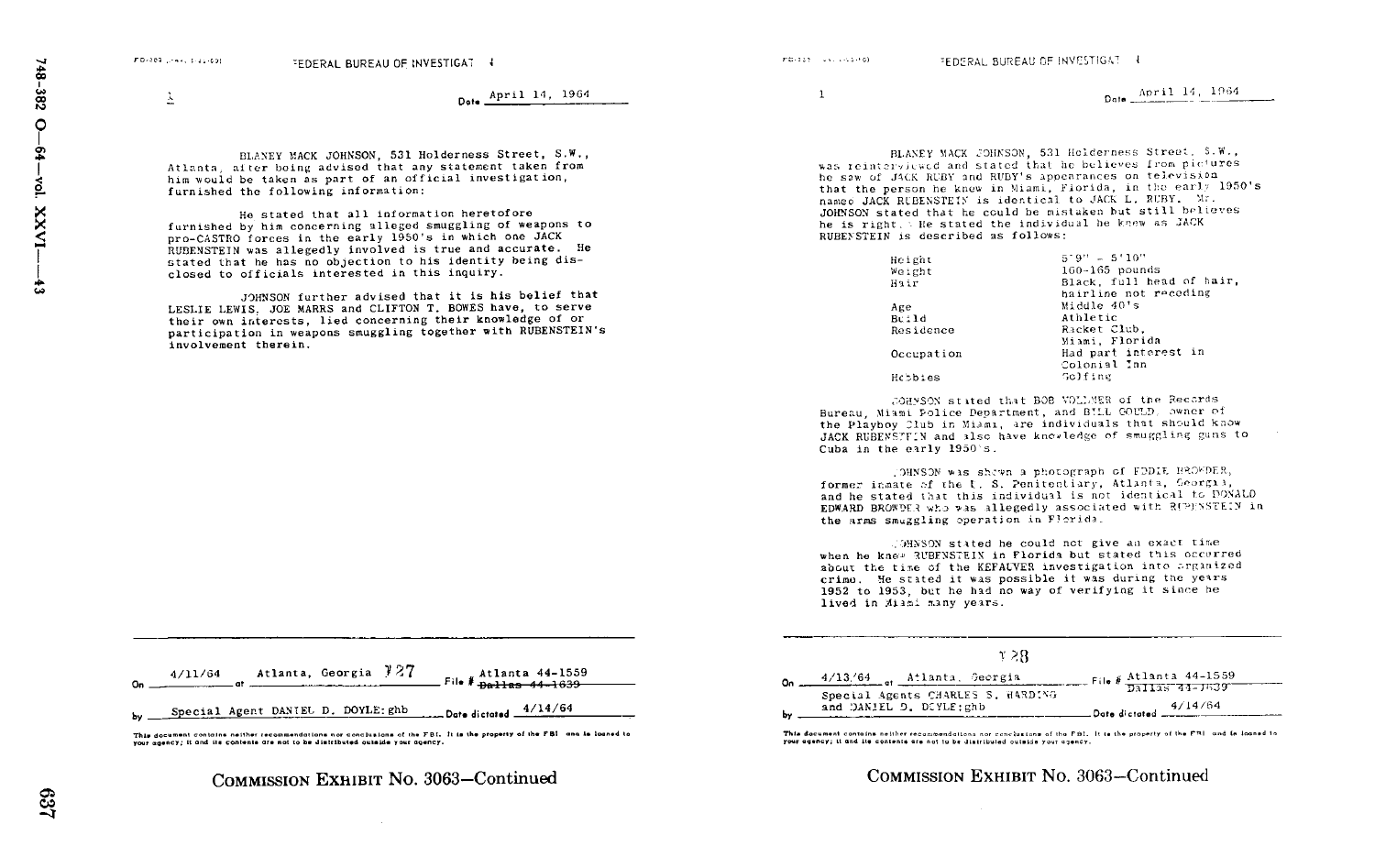AT 44-1559

:?HNSON advised that until suffering from A heart attack several years ago, he was a private pilot and at one time had part interest in the Playbook Club in Miami, Florida, in the early 1950's. He stated that as a pilot he made numerous flights to Cuba from Miami carrying legitimate cargo, but never participated in the snuggling of arms .

JOHNSON stated in connection with some of his night club activity in Florida if he discussed it thoroughly it mzy tend to incriminate him, and he did not want to say anytting that would incriminate him; however, he indicated that the Playbook Club in which he had part interest had a gambling casino, which casino was closed as a result of the AEFAUVER<br>investigation. He also indicated that the Colonial Club in casino, which casino was closed as a result of the KEFACVEa which JACK RUBENSTEIN had an interest was a place where counterfeit money was handled.

The following description of JOHNSON was obtained from observation and interrogation

| Name           | BLANEY MACK JOHNSON          |
|----------------|------------------------------|
| Race           | White                        |
| Sex            | Male                         |
| Aze            | 64                           |
| <b>B</b> orn   | 1900                         |
| Height         | 5'10''                       |
| Weight         | 150 pounds                   |
| Hair           | $3 - 2y$                     |
| Eves           | Brown                        |
| Build          | Sedium                       |
| Occupation     | Retired, does some door-to-  |
|                | door sales work              |
| Residence      | 531 Holderness Street, S.W., |
|                | Atlanta, Georgia             |
| Marital status | Married                      |
|                |                              |

AT 44-1559 DL 44-1639  $\frac{CSH}{1}$ : ghb

On April 13, 1964, Miss JO PRESSLEY, Atlanta, Georgia, Police Department, advised SA DANIEL D. DOYLE that no record could be located for BLANEY MACK JOHNSON.

On April 13, 1964, PAT HOWARD, Credit Bureau of Atlanta, advised a file was established for JOHNSON in August, 1961, and the file contained no derogatory information. The file indicated he resided at 521 Southwest Sixth Street, Miami, Florida., for 17 years prior to July, 1961.

On April 13, 1964, Mrs. BLANEY MACK JOHNSON advised SA's DANIEL D. DOYLE and CHARLES S. HARDING that she believed that her husband was mistaken in identifying <sup>a</sup> person named .ACK RIBENSIEIN he knew in Miami, Florida, as being identical with ... ACK L. RUBY, but is reluctant to admit it. She stated that of her own knowledge she had never met this RUBENSTEIN.

y9

COMMISSION EXHIBIT No. 3063-Continued

n 30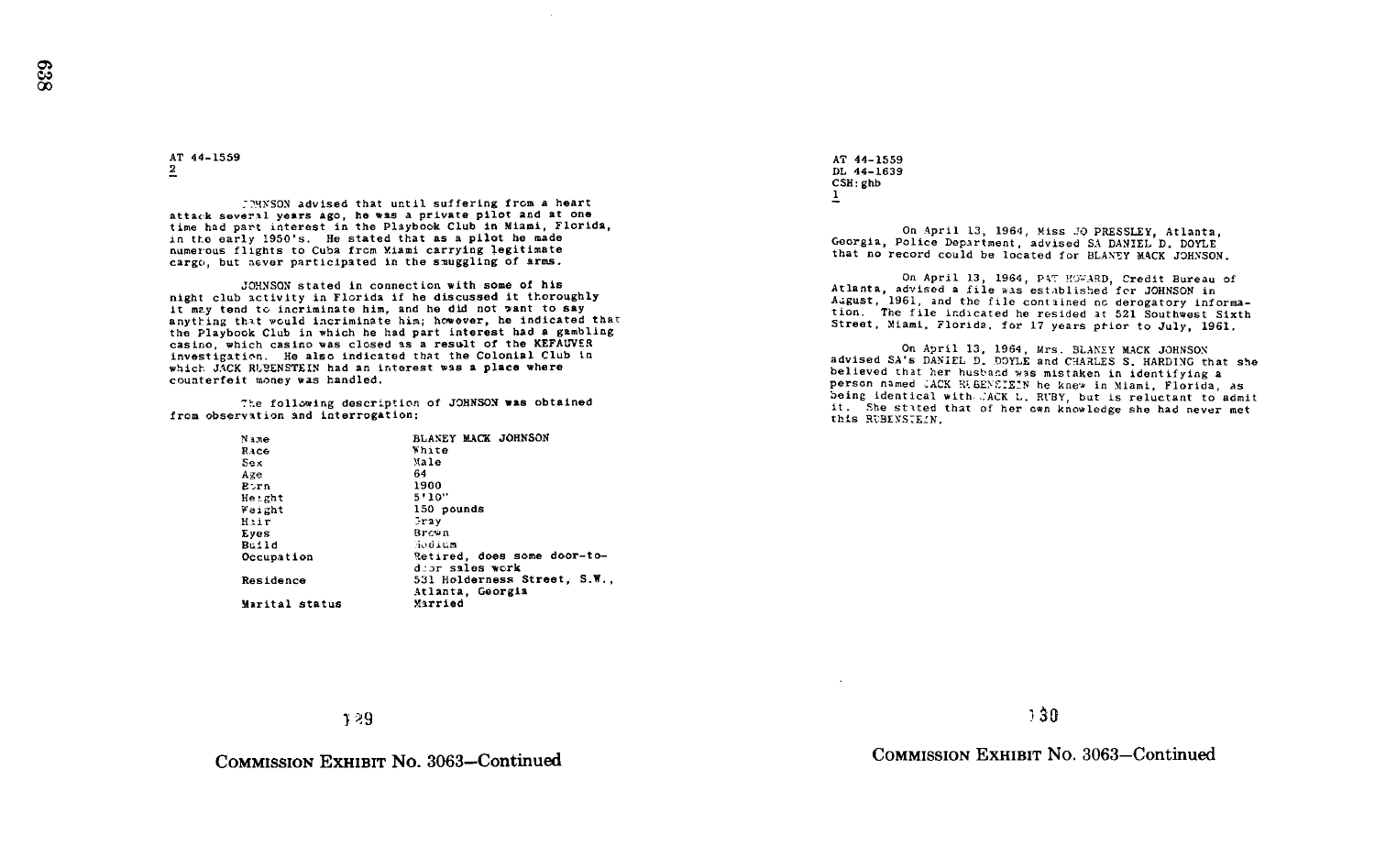11/30/63 Date \_

JOE MANRS, Lake Placid, Plorida, advised he was<br>after Hr. Just for Hastern Afrilhos during borid Kar II. Just<br>planes and air-plane parts in Missi, plorida. Be never from the<br>planes parts in Missi, plorida. Be never then fo prior to RUBY's appearance on television during the past weckend. He said he knew DONALD EDWARD BROWDER as an ex-ROAF forry command pilot who came to Miami about 1945. Es described BROWDER as an individual he avoided due to BROWDER being a "shady promotor and blowhard who was all convergation and no money." MARES said BROWDER spoke of plans to set up an air transport service to South American countries, but to MARRS' knowledge did not succeed in doing so. MARRS has read of BROWDER's alleged escapades of mmsgling, but has no knowledge of them and does not know BROMDER's current whereabouts.

Concerning the Colonial Inn, Hallandale, Florida,<br>MARES recalled that HARRY RICHSOND, who flew the Atlantic with DICK MERRILL, had an interest in it as well as a woman whose name he does not recall. He noted that the Colonial Inn closed in the early 1940's.

731 Miami 44-1412  $n = 11/30/63$ Lake Placid, Florida 11/30/63 Date dictated This decument contains naither recommendations our cunciliation of the FBI. It is the property of the FBI and is looned to

PD-305 (Rev. 1-81-40)

Dute 11/30/63

LES T. LEWIS, 261 East 37th Street, Hieleah, Florida, was interviewed and stated he was Chief of the Hialcah Police Department from May, 1947, to September, 1947. He advised he never heard of JACK RUBY or RUBENSTEIN and has no knowledge whatsoever of persons flying weapons to Ouba. He stated he does not know a DONALD EDWARD BROWDER nor a JOE MARRS.

|          | 132              |                |
|----------|------------------|----------------|
| 11/30/63 | Hialesh, Florida | File # 44-1412 |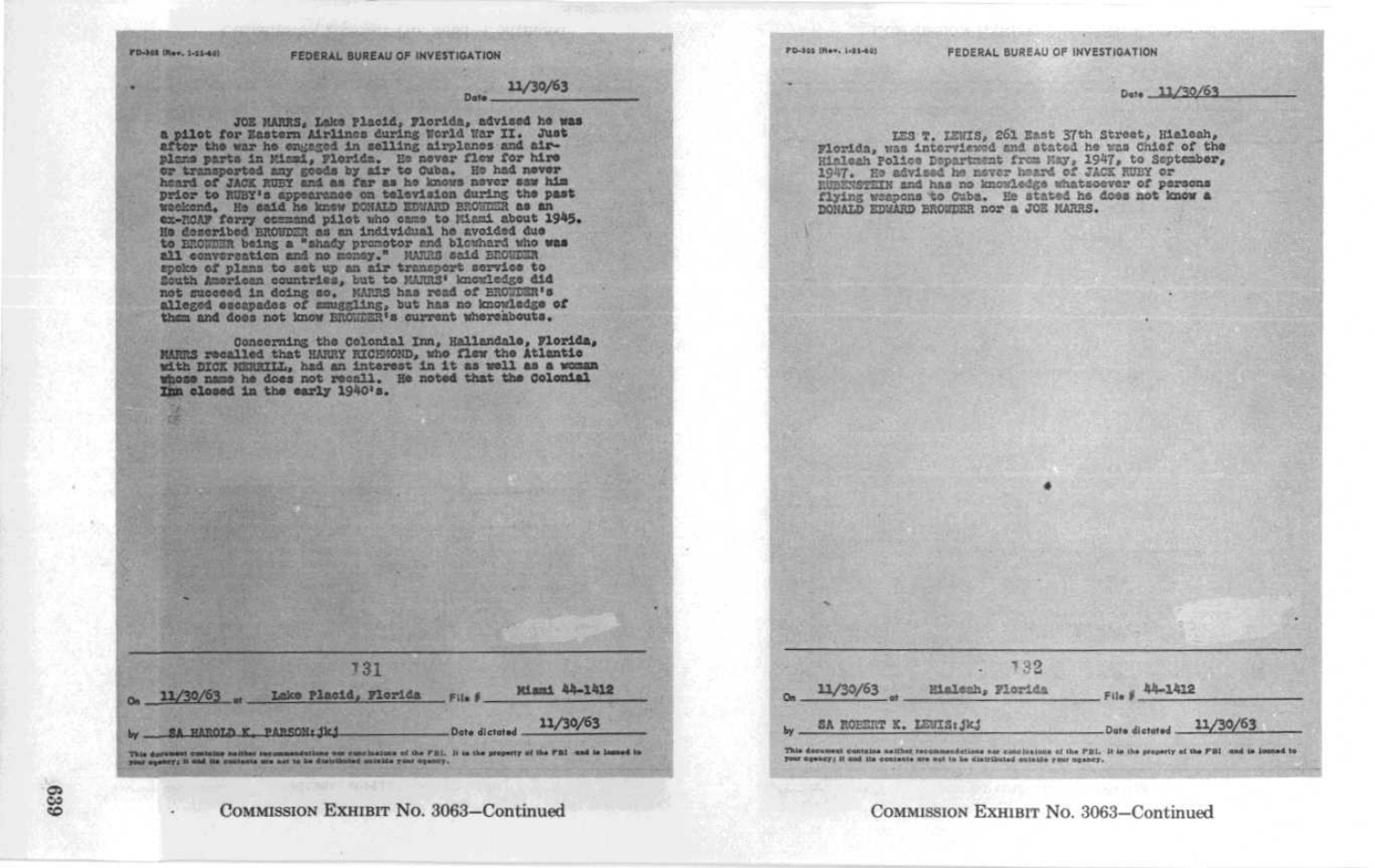**FD-302 (Rev. 1-11-60)** 

FEDERAL BUREAU OF INVESTIGATION

Date 12/1/63

079

CLIFTON T. BOWES, JR., 1190 NE 87th Street, advised<br>he has been a National Airlines pilot for the past 20 years. He said he is positive he never heard of JACK RUBENSTEIN or RUBY and is certain he has nover met him. He stated he first heard of RUBY during the resent television<br>publicity and he has no information concerning anyone sending arms to Cuba. He said he recalls the Colonial Inn as a gambling joint which closed some 20 years ago. He has no knowledge of its owners or operators and does not know a DONALD EDWARD BROWDER. BOWES stated he formorly knew a MACK JOHNSON as an independent pilot in Mismi, He related he was never closely acquainted with Johnson, but understeed Johnson research and in and hespitalized for sense and a series of  $r$  and  $\frac{1}{2}$ last caw JOHN50N about three years ago and he described him as rational, but "highly imaginative, a story-teller and inclined to identify himself with unusual situations." He said JOHNSON is particularly imaginative when drinking.

133 File # Miami 44-1412 12/1/63 . Mismi, Florida Date dictored 12/1/63 SA ROBERT K. LEWIS: JK. This decument contains neither recommendations are conclusions of the FBI. It is the property of the FBI and is looned to

COMMISSION EXHIBIT No. 3063-Continued

**POISSE (Rev. 1/26-40)** 

 $4/13/64$ 

by SA ROBERT K IRSTS. 4b4

Miami, Florid

FEDERAL BUREAU OF INVESTIGATION

Date 4/13/64

File # Miami 44-1412

Date dictated 4/13/64

ROBERT VOLLMER, 2261 SW 19th Terrace, advised he was acquainted with MACK JOHNSON, a former Missi resident<br>for many years. He said he know JOHNSON has a tire sales has ned little<br>name and also be a pilot. VOLMER said he has had little<br>contact with JOHNSON for the past se or any other name and, in fact, never heard of RUBY until the weekend of November 22, 1963. He said he has no information as to RUBY or anyone else ever flying weapons to Cuba and has no information as to ownership of the old Colonial Inn. He said that he feels if JOHNSON has attributed such knowledge to him then JOHNSON must be "off the beam."

COMMISSION EXHIBIT No. 3063-Continued

This decreasest contains as they recummendations are conclusions of the PDI, It is the property of the PDI and is looned to record to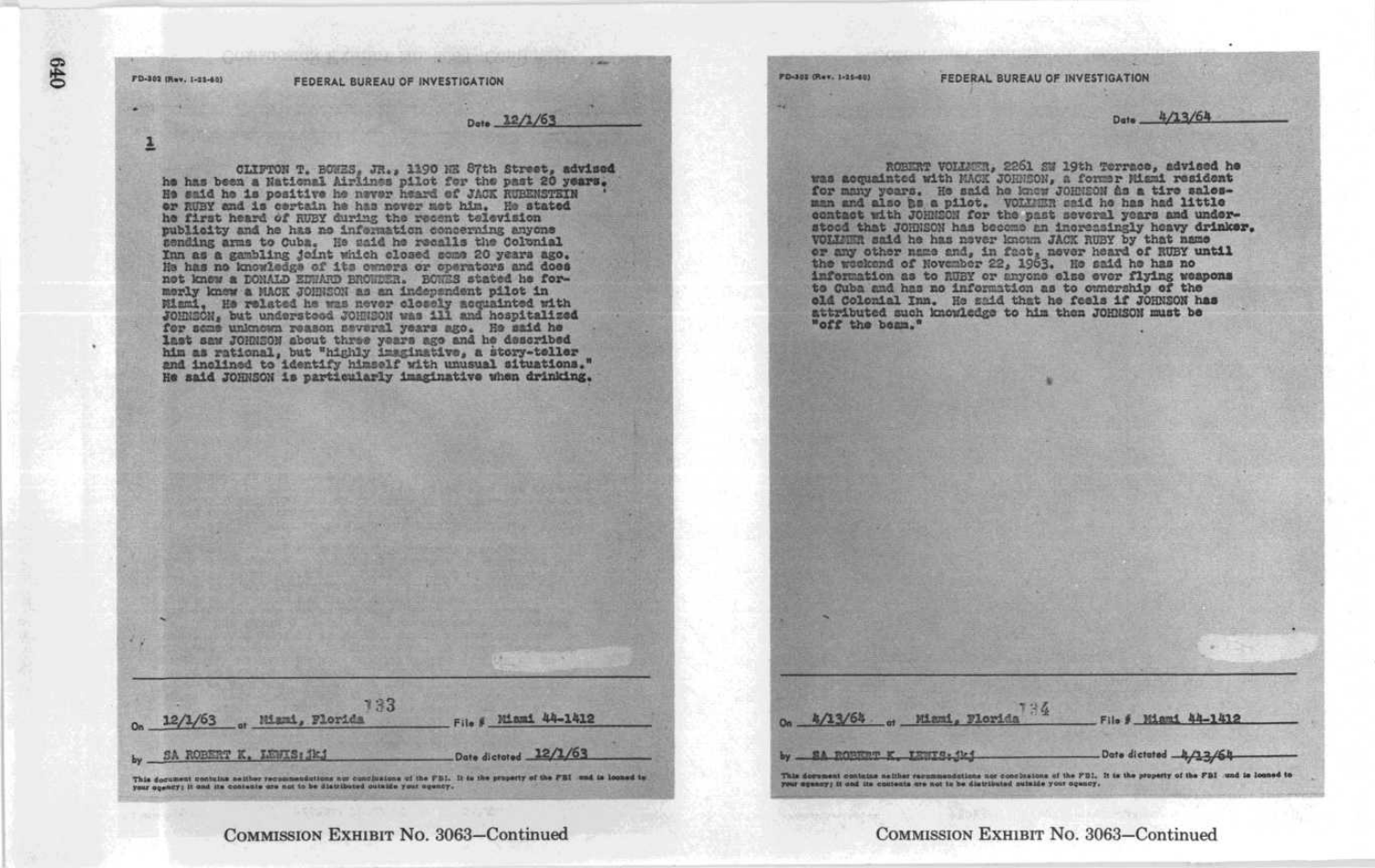$\frac{1}{\text{DL}}$  44-1639 MCC :vm

On April 14, 1964, IC CLIFFORD M. WERPER, Miami Office, determined there are no records of arrest for LES T. LEWIS, CLIFTON T. BOWES, Jr., or JOE MARRS at Dade County Sheriff's Office, Miami Police Department, Miami Municipal Court, or Miami Beach Police Department. Records of Lake Placid Police Department reflect no record for JOE MARRS .

On April 14, 1964, IC RONALD G. THIXTON determined from records of Miami Credit Bureau that records concerning MARRS, LEWIS, and BOWES include no derogatory information and that the Credit Bureau considers these persons of good reputation and to have good credit ratings .

IC THIXTON determined that records of the Miami Credit Bureau and Dun and Bradstreet include no information concerning a "Playbook" or "Playbrook" club. Files of the Miami Office indicate Colonial Inn, Hallandale, Florida, was opened about 1941 and operated intermittently thereafter, at times as a legitimate nightclub, and at times as a gambling club. On February 12, 1948, the club was closed by an injunction of the Broward County Court. Miami Office files do not reflect Colonial Inn ever reopened thereafter. The Miami Herald newspaper on February 15, 1948, reported Colonial Inn was the sole property of a "national mob" headed by FRANK COSTELLO, FRANK ERICKSON, and JOE ADONIS .

On April 14, 1964, RICHARD ANCONA, General Manager, Playboy Club, 7701 Biscayne Boulevard, Miami, advised SA VINCENT K. ANTLE that there is not now and never has been any BILL GOULD associated with this club.

AT 44-1559 CSH :ovr

The following investigation was conducted by Special Agent CHARLES S. HARDING on April 21, 1964, at Atlanta, Georgia:

The following persons checked the records of their respective agencies and advised that they could locate no record for DONALD EDWARD BROWDER :

JO PRESSELY<br>Atlanta Police Department, Identification Bureau

JOHN TALLENT Atlanta Police Department, Station Captain's Office

Miss GRACE PATE Atlanta Credit Bureau

DALTON KIRKFATRICK Clerk of United States District Court, Atlanta, Oaorgia

On April 21, 1964, BLANEY MACK JOHNSON advised that he has not seen DONALD EDWARD BROWDER for almost ten years and believes that he may still be in the Miami, Florida, area .

COMMISSION EXHIBIT No. 3063-Continued

5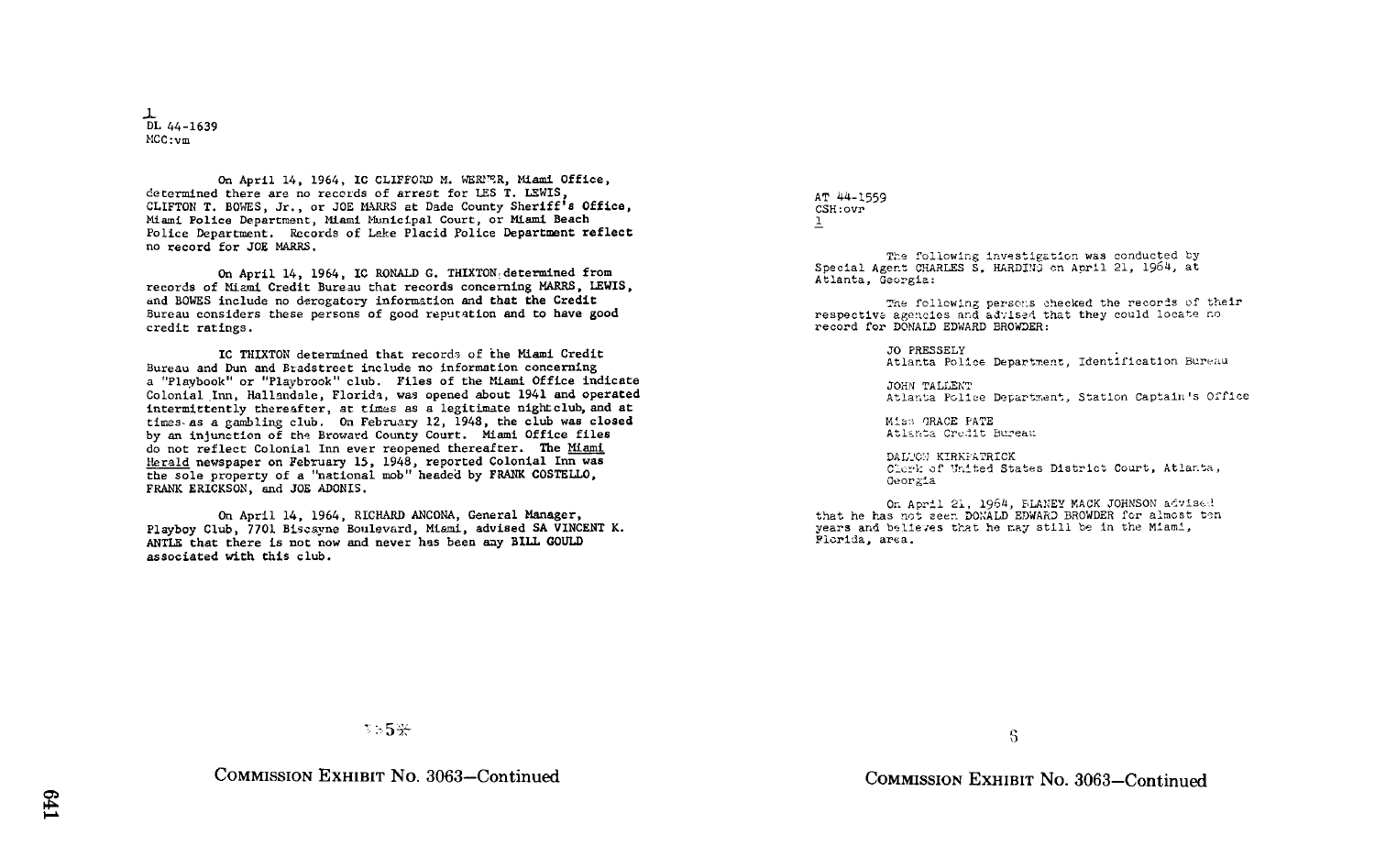$4 - 24 - 64$ 

 $\mathbf{1}$ 

FD-302 (Rev. 1-23-60)

BLANEY MACK JOHNSON was shown numerous photographs of individuals, among which was <sup>a</sup> full-length photograph and a face photograph, both front and profile, of JACK L. RUBY . JOHNSON was asked to pick out photographs of anyone he recognized that he formerly knew in Florida. JOHNSON picked out the photographs of several individuals he thought he had seen before and picked out photographs of JACK L. RUBY as someone he thought he had seen before . He was asked to identify this person but could not do so . It was then pointed out to him that these were photographs of JACK L. RUBY and JOHNSON became very nervous . He stated that he possibly did not recognize the photographs as being identical to the JACK RUBENSTEIN he knew in Florida inasmuch as he always saw RUBENSTEIN dressed in <sup>a</sup> suit and the pictures of RUBY show him dressed in casual clothing.

JOHNSON stated he did not recall where he first met JACK RUBENSTEIN, but saw him approximately a halfdozen times. He recalls that he saw him twice at the Colonial Inn in Florida and once at the Sunny South Airport, Northwest 7th Avenue and 90th Street, Miami, Florida. He stated he always called him JACK

Concerning DONALD EDWARD BROWDER, JOHNSON described him as follows :

White male, 33-35 years old (10 to 12 years ago), good looking. height 5'9" - 5'10", weight 155-160, hair black, full head of hair, sometimes wore mustache, did not wear glasses, neat dresser, dressed in conservative<br>suits or conservative sport clothing, carried German suits or conservative sport clothing, carried German<br>Lugar pistol, had no known military service. JOHNSON<br>Lugar program was called por sports and portante stated BROWDER was called DON, EDDIE and DON EDUARDO. He<br>stated, however, that BROWDER was not believed to be of Latin descent.. BROWDER had no known occupation, but was believed by JOHNSON to be a smuggler. JOHNSON stated he saw him approximately a dozen times, several times at

| o- | 4-23-64 at Atlanta, Georgia |      | $Fig. 44-1559$        |
|----|-----------------------------|------|-----------------------|
|    |                             |      | DL 44-1639            |
| Ъv | SAS CHARLES S. HARDING and  | ∶jkw | Date dictated 4-24-64 |
|    | DANIEL D. DOVLE             |      |                       |

This document contains neither recommendations nor conclusions of the FBI. It is the property of the FBI and is loaned to your agency; it and its contents are not to be distributed outside your agency.

COMMISSION EXHIBIT No. 3063-Continued

AT 44-1539  $\overline{D}$ L 44-1639 CSH:jkw 2

Eric Johnson Enterprises, a machine shop located at 37 Northwest 32nd Avenue, Miami, Florida . He stated ERIC JOHNSON is now in Nassau, Bahamas, and would definitely know BROWDER, but is not sure if he would know RUBENSTEIN. JOHNSON has no knowledge of the origin of BROWDER. He stated BROWDER was not married but had a blonde girl friend, name unrecalled, who was a dancer in a Miami Beach club, BROWDER lived in a Miami Beach apartment, address unknown.

JOHN'SON stated he never saw RUBENSTEIN and BROWDER together but heard both mention the other and believed they were acquainted. He stated that RUBENSTEIN was not married, he was not a pilot, and did his alleged gun running by beat; however, JOHNSON could not state who would have assisted him, from what place in the area he would leave by beat, and whose boat he would use.

jOHYSON admitted that he was overwrought emotionally with the president's death and as a result of this, very easily could be mistaken in identifying JACK L. this, very easily could be mistaken in identifying JACK L.<br>RUBY as the same person he knew as JACK RUBENSTEIN in<br>William Florida. He stated, however, he could not get on the witness stand and testify under oath they were identical but still believes that they could be .

JOHNSON further stated that he has never suffered from emotional or mental illness and has never been treated for same .

3